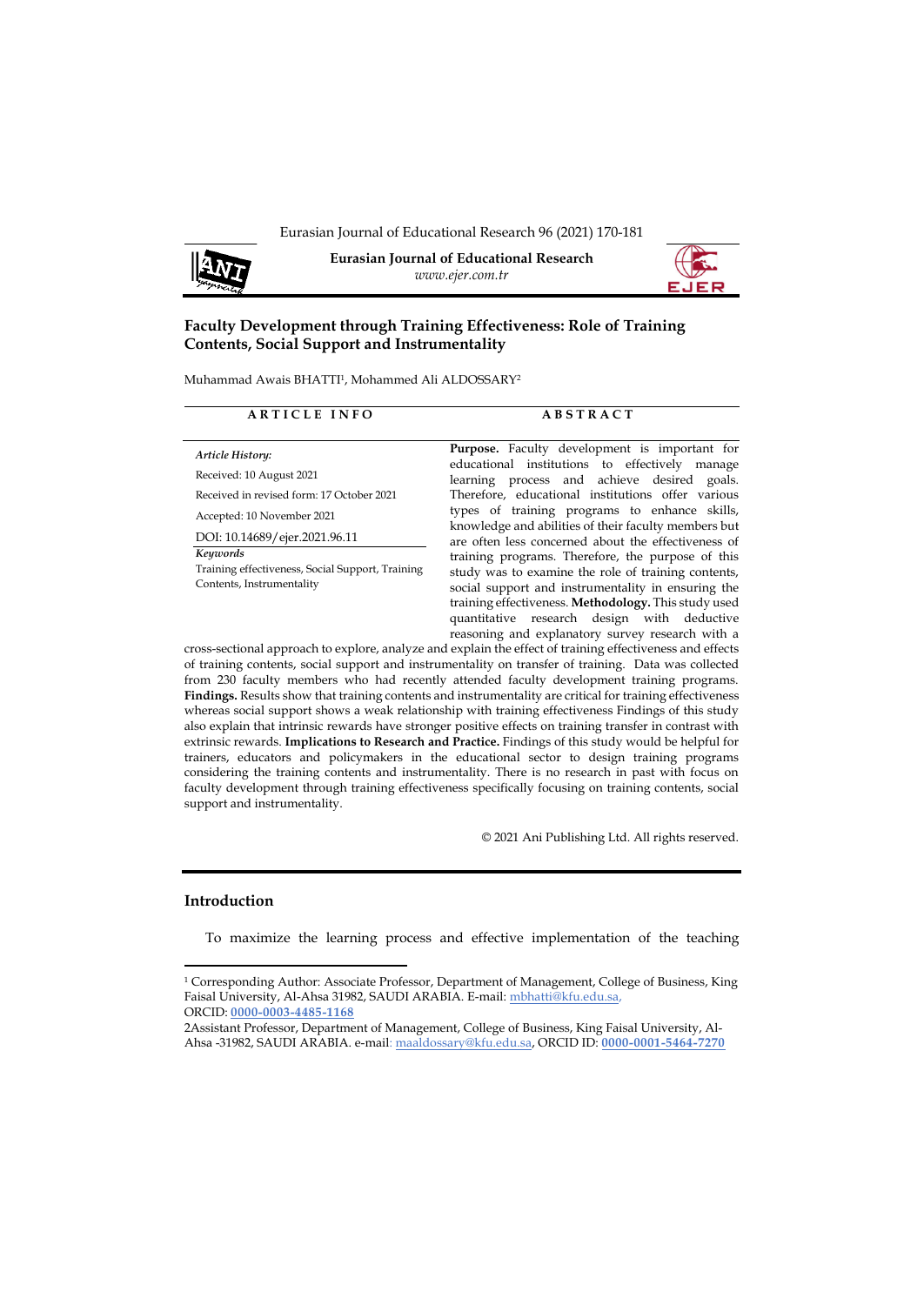techniques, faculty members should be equipped with the necessary skills, knowledge and abilities. In this regard, educators and policymakers always provide best possible resources to enhance and develop their faculty members. Since faculty members play vital role in enhancing graduates skills level, educators and policymakers should train faculty members to enhance skills level among graduates. Therefore, educators and policymakers offer various training programs to faculty members. OECD (2018) pointed out that major challenge for higher educational institutions was to equip graduates with critical and problem solving skills important in 21st century.

In order to face this challenge, educators and policymakers should encourage faculty members to move from conventional teacher-centered methods to learner-centered approach. In this regard, Potter and Kustra (2011) suggested that faculty members should be trained to use modern teaching methods and enable them to equip graduates with desired skills but these objectives cannot be achieved with effective training programs. Higher educational institutions (HEIs) offer various faculty development training programs such as mentoring (Cordie et al., 2020), lesson studies (Herva, 2021), Universal Design for learning (UDL) (Jingrong and Mary, 2021) but very few have shown any concern for the effectiveness of training programs. Bhatti et al., (2013) suggested that effective training programs are required for optimum results.

Ross et al., (2021) have argued that limited research has been done to understand the effectiveness of faculty development training programs which has caused a great dearth of skills required by faculty members, in the production of well skilled graduates in universities and Higher education institutions. In addition, Stolzenberg et al., (2019) too had highlighted that formal teacher training could be helpful for faculty to better understand what skills are important in 21st century and what teaching strategies should be used to equip graduates with such attributes that would help them in their career building.

There is also a lack of empirical studies on evaluating effectiveness of training for faculty development specifically focusing on training contents, social support and instrumentality. It seems less likely that the literature has provided any uniform recommendation for the effectiveness of training through these variables chosen for the current study. Therefore, the aim of this study was to examine whether faculty development could be envisaged in a university environment based on training contents, social support and instrumentality.

This current research, therefore, focuses on attempting answers to the following research questions during the conduct of training programs for faculty development:

- 1. To what extent, training contents can enhance training transfer?
- 2. Can social support in higher educational institutes maximize training transfer?
- 3. How can instrumentality (intrinsic and extrinsic rewards) encourage faculty members to ensure transfer of the learned skills at workplace?

Figure 1 presents the theoretical framework of this study.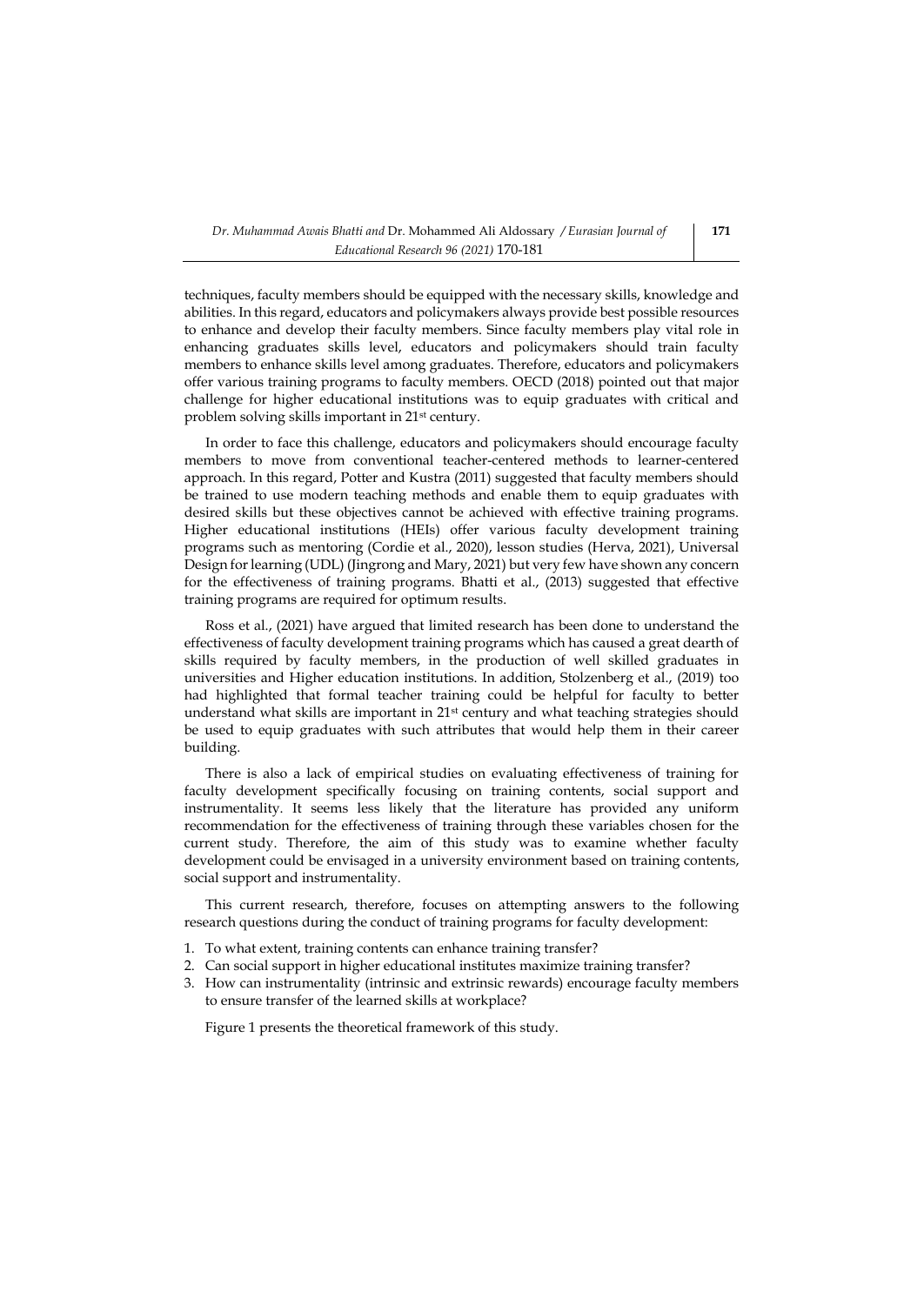

**Figure 1.** *Theoretical framework of the study.*

## **Literature Review and Hypotheses formation**

In order to better equip faculty members with necessary knowledge, skills and abilities, effectiveness of training programs is vital. Past researchers, Baldwin and Ford (1988), Bhatti et al., (2013), Holton et al., (2007), and Kirkpatrick (1976) have highlighted various methods to evaluate training effectiveness. One of the common components in all these training evaluation methods is transfer of training. Bhatti et al., (2013) argued that transfer of training was the most essential elements for accomplishing training effectiveness. It was further emphasized that transfer of training referred to a process in which trainee applied knowledge and skills at workplace which s/he learned during training. In addition, Awais and Sharan (2010) pointed out that employees need to apply the learned knowledge and skills at workplace in order to improve their job performance which will ultimately influence organizational job performance.

Past researchers have also highlighted various other factors that influence transfer of training such as training contents, social support, instrumentality but the influence of these factors was examined in different settings such as in banking sector, in manufacturing sector, service industry but limited research has been done to understand the role of these factors in the educational setting specifically in the context of faculty development training programs. Therefore, the purpose of this study was to examine the effects of training contents, social support and instrumentality on training effectiveness of faculty

**172**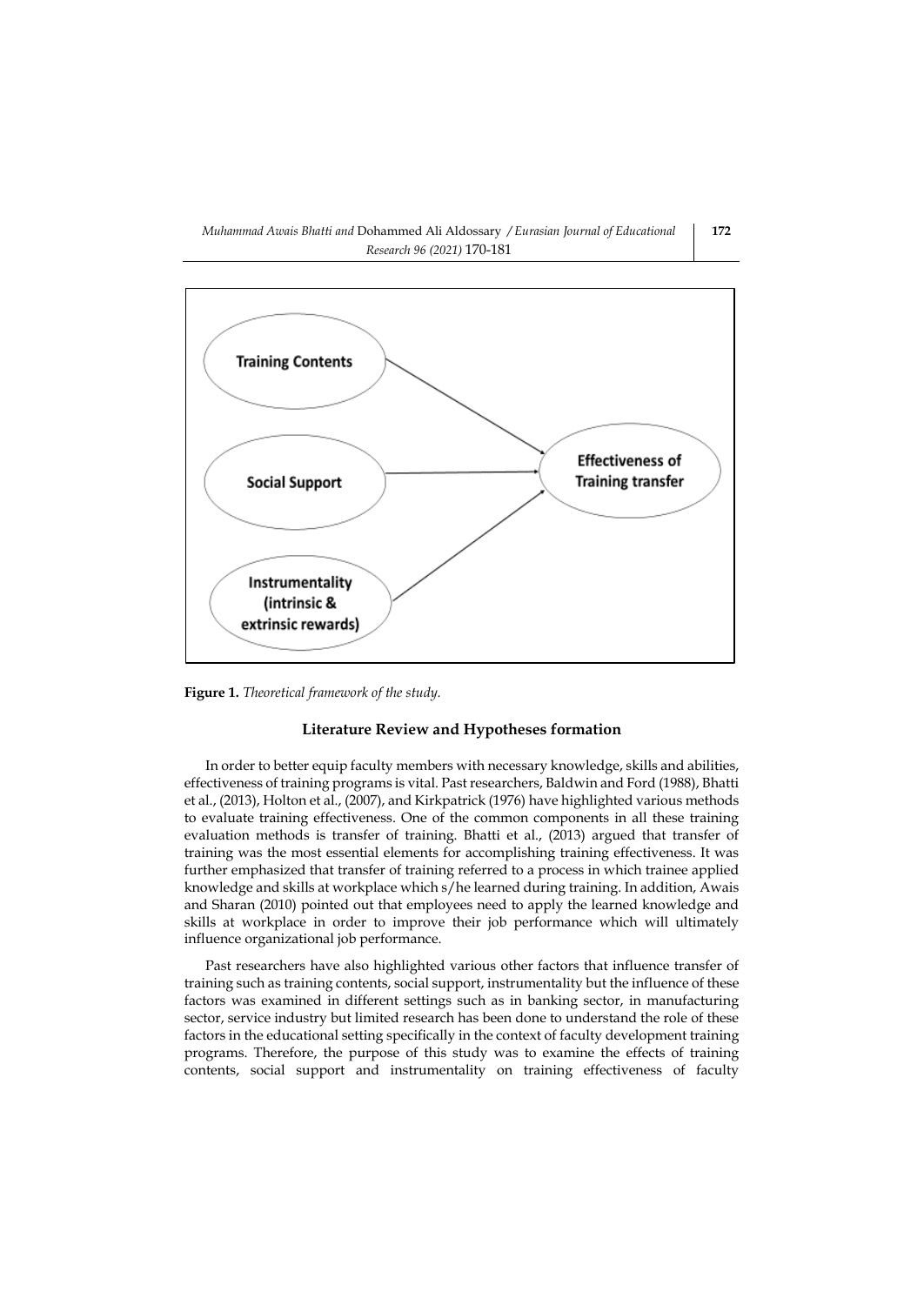development programs.

## *Training Transfer as an Element of Training Effectiveness*

Training transfer is one of the important component of training effectiveness. Researchers have suggested that in order for training to be effective, trainees should apply learned skills at workplace which will be helpful to improve their job performance. Taatgen (2021) suggested that training transfer helps trainees to improve job performance but there are multiple factors which influence level of transfer. In this regards, Kirkpatrick (1976) argued that for higher level of training transfer, trainees should exhibit positive reaction about training program. Furthermore, Holton (2007) and Bhatti et al., (2013) suggested that in different training evaluation models, training transfer was the most critical element which can be used to predict overall effectiveness of the training program. Gil et al., (2021) pointed out that needs- analysis and training design predict high training transfer. Therefore, trainers should focus on need assessment and training design to achieve optimal level of training transfer. In this regard, Awais and Sharan (2010) suggested that researchers should explore the role of different factors in training transfer.

## *Training Contents*

Taatgen (2021) has highlighted that for training to be effectively the transferred training contents should be identical with actual job task. In addition, Velada et al., (2007) suggested that for higher level of training transfer, trainers should ensure that training contents are similar with actual job task. These similarities help trainees to visualize related training activities with actual job task which ultimately help trainees to apply the learned skills and knowledge at workplace. In addition, Valdivia et al., (2021) explained that training content should be designed in a way that reflect job task of the employees. This will be helpful for trainee to transfer learned skills at workplace. Therefore, it is concluded that, for higher training, transfer of training contents should be similar with trainees' job task or in other words it can be hypothesized that when training contents are similar with job task, they positively influence training transfer. The hypothesis is stated as

# *H1: Training contents in the training programs aimed at faculty development, may enhance training transfer*

### *Social Support:*

Social support is another important factor that influences levels of training transfer. Generally, social support consists of supervisor support, peer support and top management support. Researchers have pointed out that for trainees to apply learned skills and knowledge at workplace, necessary social support is vital. Holton (2000) points out that without social support trainees may be reluctant to apply learned skills and knowledge at workplace. In addition, Bhatti et al., (2013) found that supervisor support play more important role in enhancing training transfer as compares to peer support. Although past researchers have contradictory findings about the role of peer and supervisor support in enhancing training transfer but still majority of researchers have agreement on important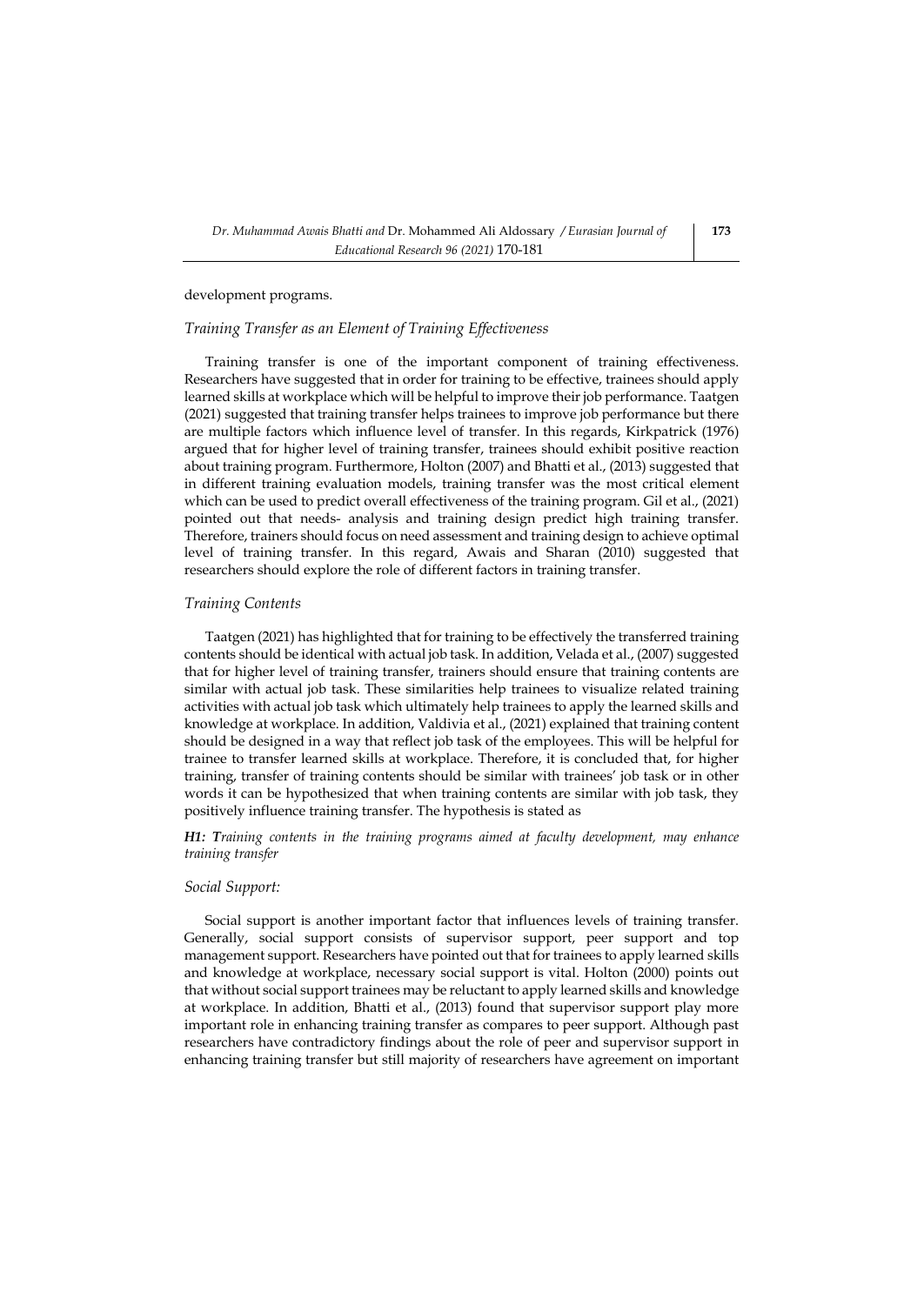role of social support in enhancing training transfer. Furthermore, Salamon et al., (2021) highlighted that social support helps trainees to effectively transfer learned skills at workplace. Therefore, based on above arguments, this study hypothesized that

*H2: Social support in higher educational institutions could maximize training transfer.*

## *Instrumentality*

The concept of instrumentality explains that individuals have different needs and feel motivated to perform certain task based on different expectations. Bhatti et al., (2013) explains that rewards can be categorized into two major categories namely intrinsic rewards such as way of performing certain tasks and extrinsic rewards such as promotion, salary increment, etc. These rewards work as driving force behind individuals' actions and initiatives. However, Quratulain (2021) found that instrumentality positively affects a trainee's implementation behavior. In addition, Tharenou (2001) argued that individuals may expect different types of rewards and perform given task accordingly. For example, young people may be inclined towards extrinsic rewards and apply learned skills at workplace considering promotion or salary increment because they believe that once they applied learned skills at work place their performance level would increase which will be helpful to receive extrinsic rewards. In contrast, old employees or mangers may be inclined towards intrinsic rewards and apply learned skills at workplace because they may believe that they will get desired rewards by transferring learned skills at workplace. Based on these arguments, this study hypothesize that

*H3: Instrumentality (intrinsic and extrinsic rewards) may encourage intellectual employees like faculty members to transfer the learned skills at workplace.*

## **Methodology**

# *Research Design*

This study is quantitative in nature with deductive reasoning. Hair et al., (2007) argued that deductive reasoning helps researchers to understand the nature of relationships between endogenous and exogenous variables. Being a quantitative research study, it focused on numerical data (numbers), which is then analyzed using statistical methods. This research is an explanatory survey research with a cross-sectional approach to explore, analyze and explain the effect of training effectiveness and effects of training contents, social support and instrumentality on transfer of training offered in faculty development programs in universities and HEIs. The main aim of these FDPs was to enhance faculty skills, knowledge and abilities to enable them to successfully equip the graduates with target skills. The purpose of faculty development training program was also to help faculty members to understand varieties of teaching strategies, and use of online learning aids, technology etc. in teaching. The scales were arranged using a Likert scale with five choices from 1 (strongly disagree) to 5 (strongly agree).

*Sampling and research procedure*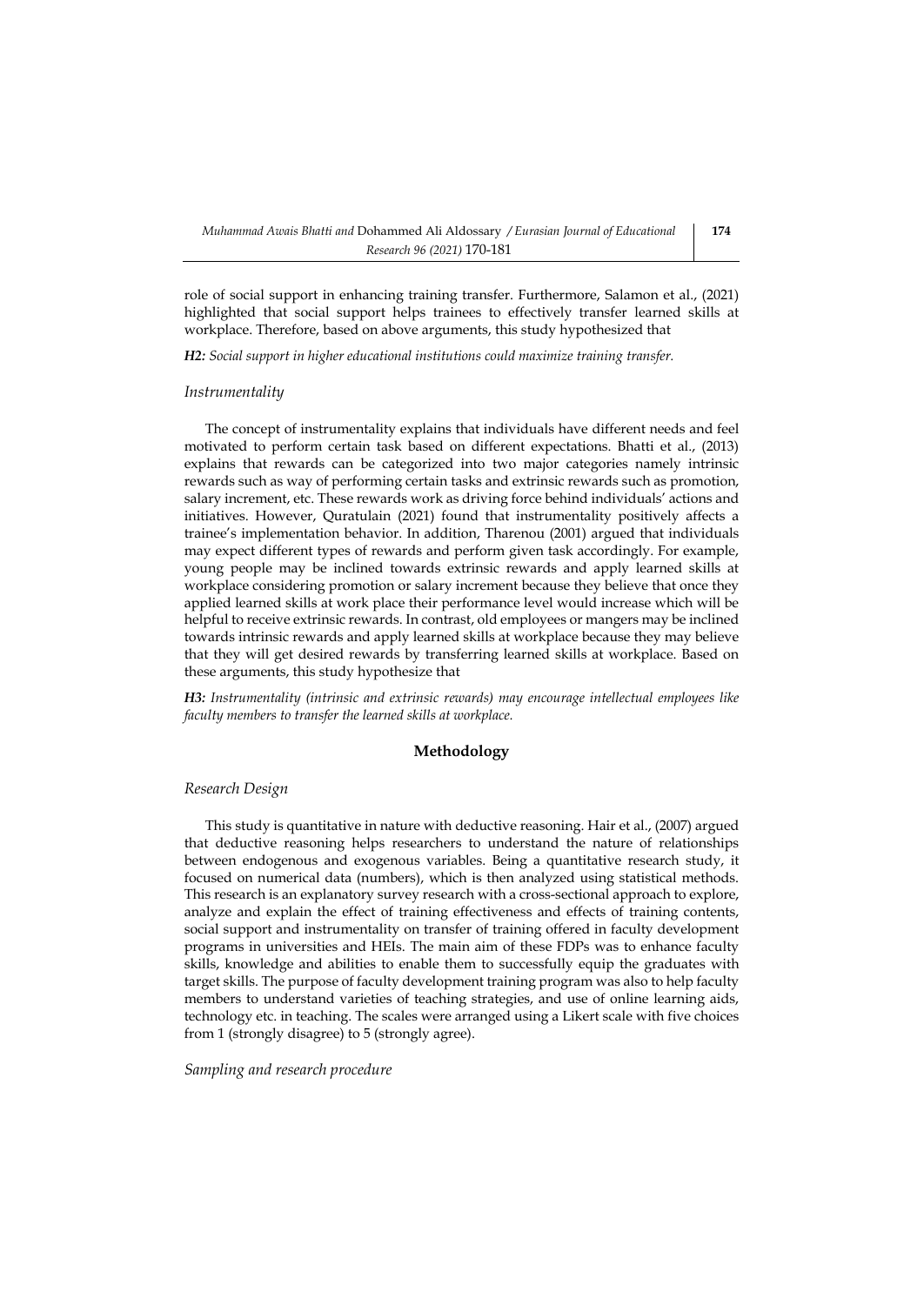Simple random sampling method was used to collect the data from faculty members who had recently attended faculty development training programs conducted by King Faisal University (KFU). A total of 250 questionnaires were sent to faculty members with cover letter explaining the purpose of data collection. After 2 weeks, a soft reminder was sent to return the completed questionnaires. The whole process of data collection took one month. A total of 238 questionnaires were retuned in which 8 questionnaires were discarded being incomplete and containing illogical responses. Finally, 230 questionnaires were used in data analysis.

## *Instruments of data collection*

A questionnaire containing multiple close ended questions was used to collect the data. The questionnaire was adopted from previous studies that had used similar constructs. The questionnaire consisted of items related to measuring training contents, level and type of social support, and types of rewards (intrinsic and extrinsic) and tendency to transfer the learned skills at workplace.

#### *Data analysis*

SPSS version 16 was used to analyze the data. Before testing the nature of relationships among variables, reliability test was run to check the scales reliability and also descriptive statistics and correlation was performed. Descriptive statistics were obtained by calculating each item's mean, standard deviation, and category descriptions (Gunawan, 2017). .A normality test was carried out to determine whether the data was normally distributed. The normality test in this study used the Kolmogorov-Smirnov one-sample test with a significance level greater than 5% or p> 0.05. The test results identified that the significance value of the Kolmogorov Smirnov test was greater than 0.05; so it could be inferred that the regression model residuals were normally distributed. The Durbin-Watson coefficient was also found of 2.14 value which was between the acceptable limits of 1.5 to 2.5.

The hypothesis testing applied the multiple linear regression analysis to measure the relationship between the variables of training effectiveness and effects of training contents, social support and instrumentality on transfer of training offered in faculty development programs in universities and HEIs. The hypothesis testing used the multiple linear regression analysis to determine the determinant coefficient and reveal the effect of training contents, social support and instrumentality on transfer of training.

## **Results**

This section reports reliability of the scales, descriptive and correlation analysis, t-test to evaluate the differences and regression analysis. Based on the test results of the questionnaire of 230 respondents, it was found that the Cronbach alpha value for each variable was greater than 0.6 (Table 1), so the questionnaire reliability requirements were met and the statement items on all variables were reliable. According to Hair *et al.*, (2006) construct reliability (Cronbach Alpha) above 0.6 explains that the constructs are reliable. It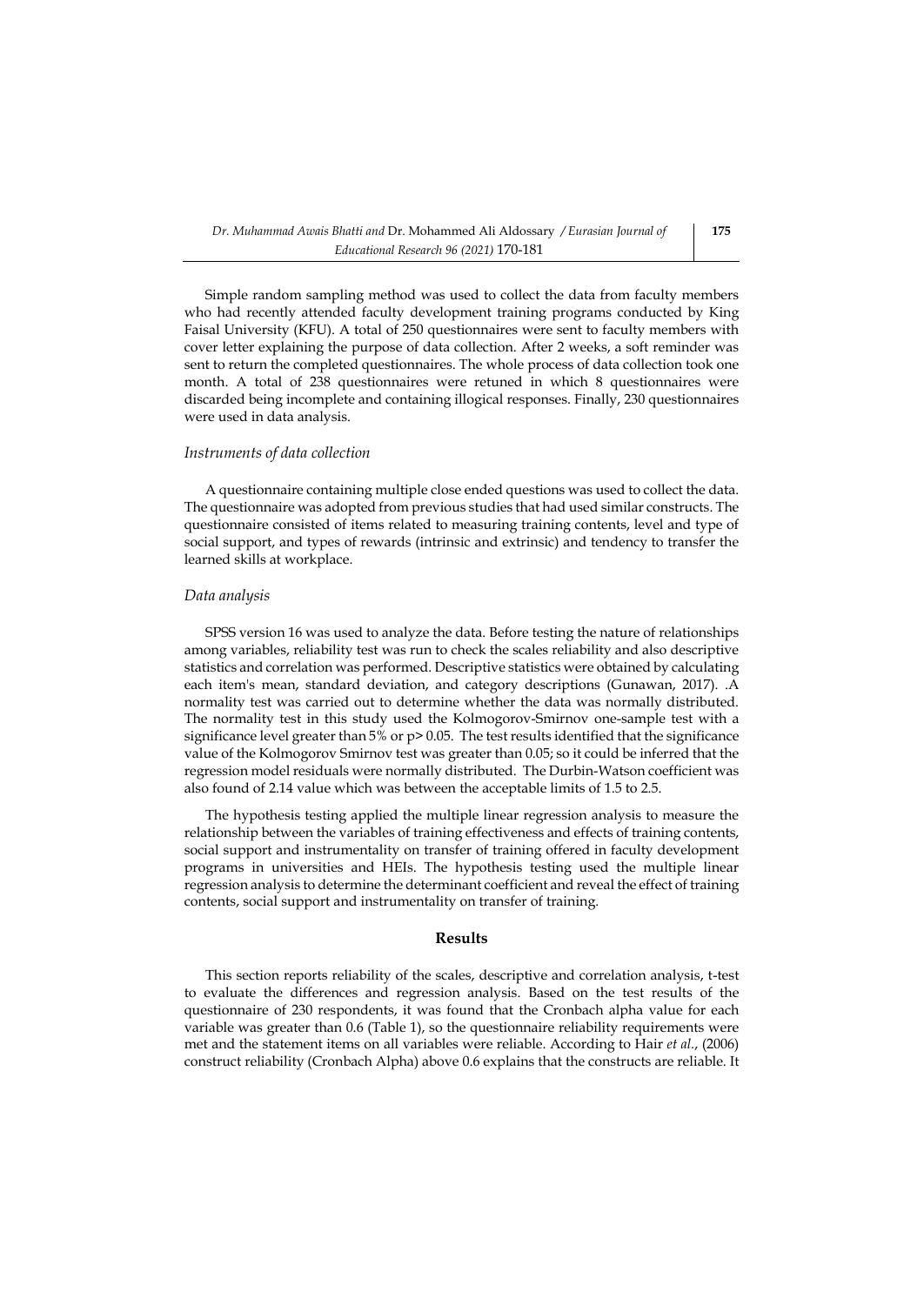also suggested that the questionnaire items had got a high validity. Having convinced of their validity and reliability, the questionnaire in this study was applied and distributed to the respondents to collect the data.

# **Table 1**

*Reliability (Cronbach alpha value)*

| <b>Variables</b>         | Reliability |
|--------------------------|-------------|
| <b>Training Transfer</b> | 0.647       |
| <b>Training Contents</b> | 0.714       |
| Social Support           | 0.697       |
| Instrumentality          | 0.879       |

Notes: \*∝>0.6 (Hair et al., 2006)

Table 2 presents means, SD and correlations among variables. This suggests that all variables are significantly correlated to each other. The data suggests very meaningful correlation between all variables.

# **Table 2**

*Descriptive Statistics and Correlations*

| <b>Variables</b>     | Mean | SD.  |      |      |      |
|----------------------|------|------|------|------|------|
| 1. Training Transfer | 3.18 | 0.37 |      |      |      |
| 2. Training Contents | 2.57 | 0.29 | 0.27 |      |      |
| 3. Social Support    | 2.04 | 0.19 | 0.21 | 0.22 |      |
| 4. Instrumentality   | 3.41 | 0.40 | 0.37 | 0.32 | 0.39 |

Notes: p<0.05 (Hair et al., 2006)

Likewise, regression results in Table 3 showing a correlation with (p<0.001; Hair et al., 2006) explain the relationship among independent variables (Training contents, social support and instrumentality) and training transfer as statistically significant.

# **Table 3**

*Multiple Regressions for Psychological Attributes*

| <b>Independent Variables</b> | Beta | t-value |  |
|------------------------------|------|---------|--|
| <b>Training Transfer</b>     | 0.67 | 6.15    |  |
| <b>Training Contents</b>     | 0.78 | 5.88    |  |
| Social Support               | 0.14 | 1.47    |  |
| Instrumentality              | 0.81 | 8.47    |  |

The regression results in Table 4 show 52 percent variation (R square 0.52) in training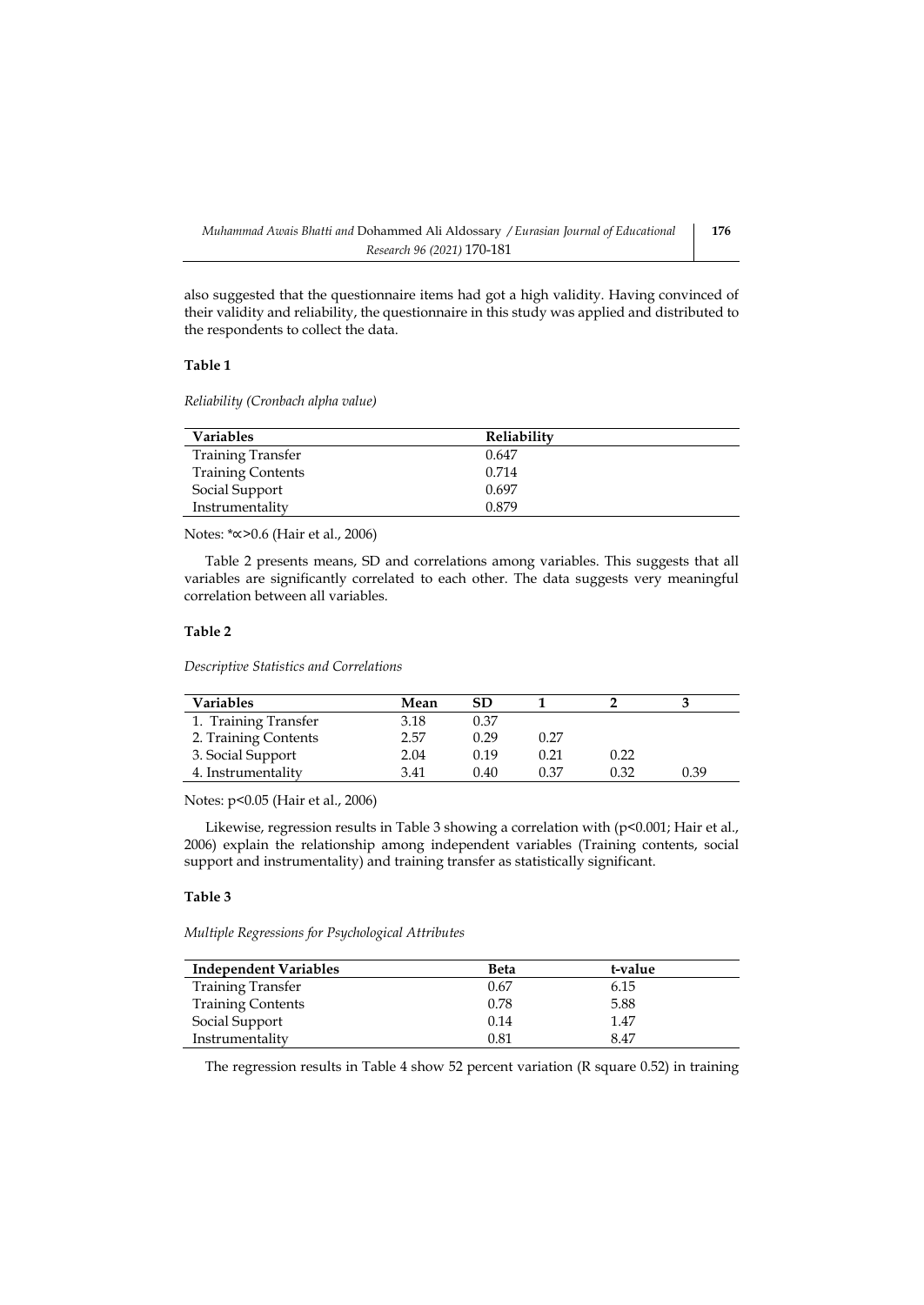transfer, which could be due to the training contents, social support and instrumentality (intrinsic and extrinsic rewards). In addition, a bell shape histogram and P-P plots fulfilled the normality requirement of the sample. The Durbin-Watson coefficient of 2.14 was between the acceptable limits of 1.5 to 2.5.

## **Table 4**

*Coefficient of Determination*

| Model | F-value | <sup>7</sup> Sauare | <b>Adiusted R Square</b> | Durbin Watson |
|-------|---------|---------------------|--------------------------|---------------|
|       | 58.1    | $0.52***$           | $0.58***$                | 2.14          |

\*\*\**p<0.01; t-values>1.96 (Hair et al., 2006)*

a. Predictor: (Constant), Training contents, social support and instrumentality

b. Dependent Variable: training transfer)

The results of regression analysis also reported that tested relationships were significant at  $p \le 0.001$  (Hair et al., 2006) and suggested that tested hypothesis should be accepted for H1 and H3 but should be rejected for H2. The beta value (standardized coefficient) of training contents ( $β = 0.78$ ; t-value=5.88) showed that the training contents positively influenced training transfer of faculty members. In addition, the results revel that social support ( $\beta$ = 0.14 t-value=1.47) did not influence training transfer tendency of faculty members. However, instrumentality (intrinsic rewards and extrinsic rewards ( $\beta$ = 0.81 tvalue=8.47) positively influenced training transfer tendency of faculty members. Therefore, hypothesis 1 and 3 were accepted but hypothesis 2 was rejected.

# **Discussion**

Higher educational institutions (HEIs) have been focusing on faculty development through multiple means and offer a variety of faculty development training programs (FDTPs) to enhance the knowledge, skills and abilities of the faculty members. These FDTPs aim at providing training to faculty as to how to equip the graduates with the targeted skills and attain the learning outcomes. However, all these initiatives and efforts become fruitless when training programs are proven ineffective and faculty members fail to transfer the required learned skills in their graduates. This suggests that teaching and learning process cannot be effective unless faculty members are fully equipped with effective teaching strategies. Undoubtedly, effectiveness of FDTPs is vital and researchers have been continuously focusing to understand factors that affect training programs efficiency. In this regard, this study examined the relationship among training contents, social support and instrumentality (intrinsic rewards and extrinsic rewards) with one of the most important components of training effectiveness, which is training transfer.

Findings of this study suggest that training contents are critical for higher level of training transfer due to the fact that when faculty members observe training contents are similar to their actual educational setting, they feel confident in transferring the learned skills and devise such teaching/learning strategies that are compatible with the training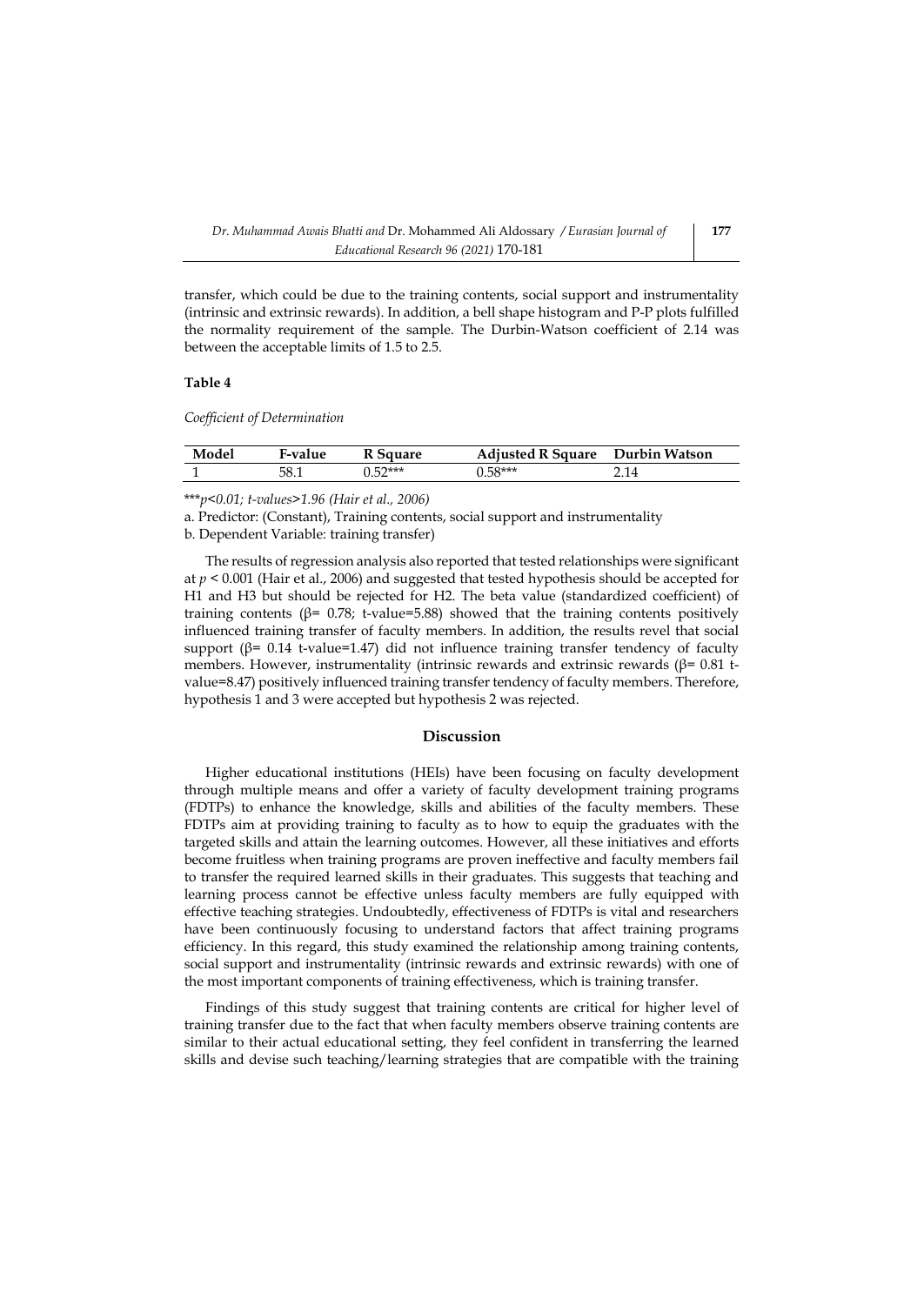contents. In contrast, if training contents are not similar to their educational setting, training transfer will decrease and all resources and efforts allocated by the management will be wasted. For instance, if training program is about using modern technologies or application of online methods for teaching and learning, and if these technologies are not available in the real educational setting, the training transfer will slow down. It is therefore always advisable that training contents should be similar with actual educational setting in order to maximize the rate of transfer. Bhatti et al. (2013) observed that when trainees found training contents similar to real educational setting, they would show more confidence and actively participate in the training activities. They would believe that when training contents were similar to their job, it would be helpful to perform their job tasks and ultimately increase their job performance. In addition, Hervas (2021) suggested that lesson study could be used for faculty development in higher education whereas Jingrong and Rice (2021) suggested that universal design for learning (UDL) might be better strategy for faculty development.

With reference to social support, findings of this study reveal that social support may not be useful in ensuring the effectiveness of training programs for faculty members. These findings are surprising but similar with past research findings in which researchers found no significant relationship between social support including supervisor support, peer support and top management support. Although there are many students who reported that peer support has stronger relationship with training effectiveness as compared to supervisor support. This study did not segregate social support factor into sub categories but used social support as single factor which is a combination of supervisor support, peer support and top management support but still results show that social support did not influence training transfer which is one of the important elements of training effectiveness. The possible reason behind these findings might be strong beliefs and personality of the faculty members. Moreover, they may not need any motivation or support to apply learned skills since faculty members are usually at higher intellectual level, and they act they believe in. Thus, social support may not change their intellectual mindset.

Lastly, findings of this study suggest that instrumentality (intrinsic and extrinsic rewards) have positive influence on the effectiveness of training program, more specifically on the training transfer. These findings are partially supported by the past research in which researchers found that instrumentality positively influenced training transfer. The reason behind partial support may be due to the fact that there are studies that have equally found that both intrinsic and extrinsic rewards make a strong influence on training transfer. The possible reason behind these findings could be the target respondents or specific setting in which studies were conducted. For instance, where respondents were general employees or young respondents, they were seen more inclined toward extrinsic rewards since they were at the initial stage and due to financial and career instability, they were forced them to prefer extrinsic rewards. However, where respondents enjoyed stable position in their job and were at a mature stage of their career, they were more inclined towards intrinsic rewards. This could be the reason behind faculty members too who are more inclined towards intrinsic rewards rather than extrinsic. Moreover, they are involved in intellectual work and are at a stable position of their career.

**178**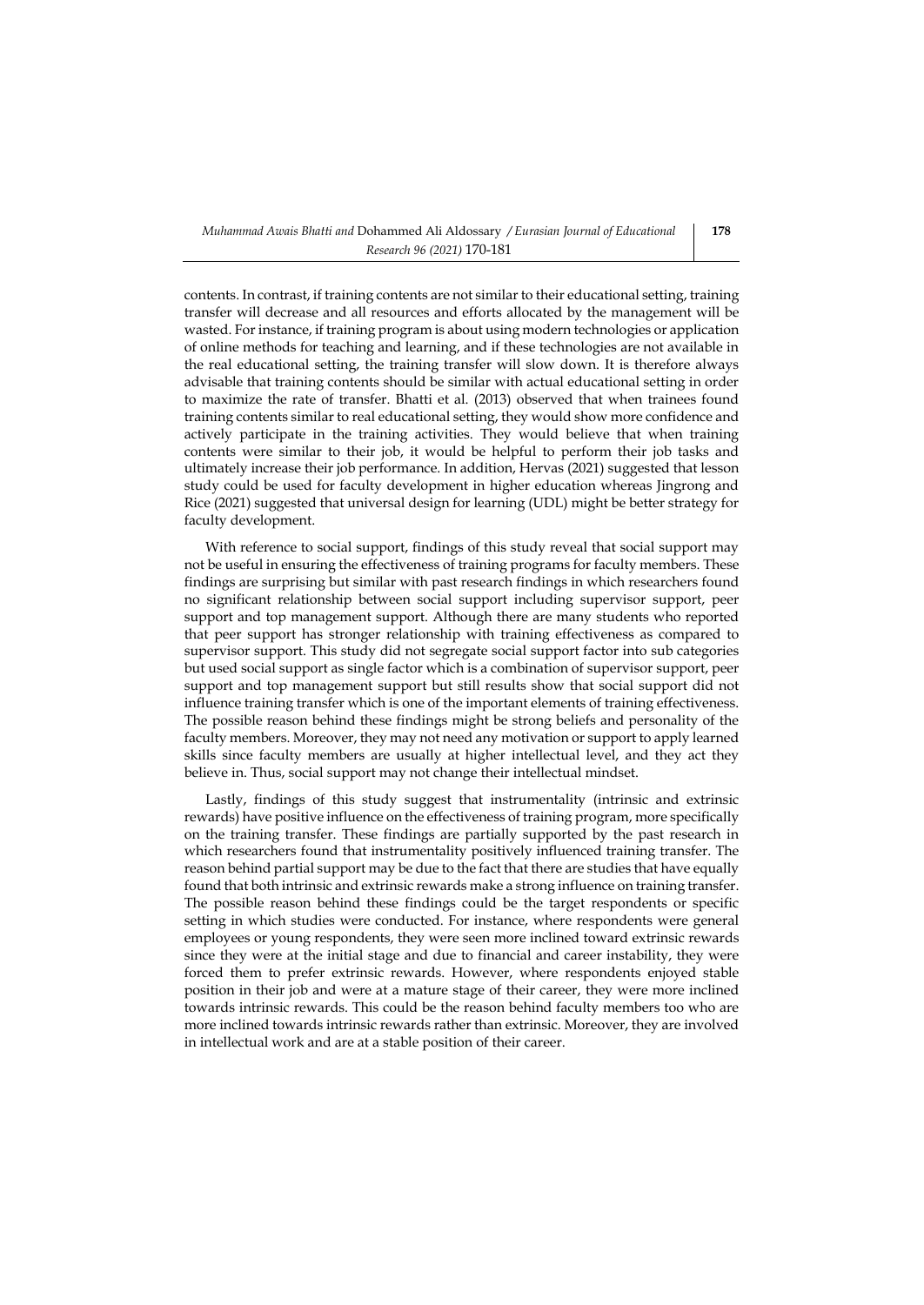# **Conclusion**

Researchers have suggested different programs and strategies for faculty development, there is still very limited research available on the effectiveness of training programs. This study provided a complete insight about the effectiveness of training programs and suggested how training programs can be effective with relation to training contents, social support and instrumentality (intrinsic and extrinsic rewards). positively influence effectiveness of training programs for faculty members with least or no significant influence of social support on training transfer. These findings are partially supported by past researchers due to different setting of this study but similar with some setting such as banking sector.

Findings of this study have various implications in theory and practice. Theoretically findings of this study strengthen the body of knowledge by explaining the nature of relationship among training content, social support and instrumentality and support the training evaluation models of past researchers such as Krikpatrick (1976), Holton (1996) and Bhatti et al., (2013). In practical terms, it will inspire trainers and educators to focus on contents of the training program. If training contents are similar with actual job, the transfer rate will be higher. Human resource professionals would also consider offering intrinsic or extrinsic rewards after training since findings show that intrinsic rewards influence training transfer very strongly. There will be implication that trainees would believe that training transfer would lead to some sort of rewards, and they would feel more motivated to apply learned skills at workplace. They would believe that it will help them to improve their job performance and ultimately to rewards. Important consideration is that these rewards should be offered after the need assessment. For instance, if trainee expectation is to receive extrinsic rewards such as promotion or salary increment and intrinsic rewards are offered such as encouragement or appreciation, the rate of transfer will be low and vice versa. Therefore, selection of rewards should be based on trainee needs.

## **Limitations and Future Research Directions**

An important limitation of this study was related to social support as findings suggest that there had been no significant relationship between social support and training transfer. A few past studies have contradictory findings about role of social support in training transfer. They have reported that supervisor support influences training transfer but peer support positively influences training transfer. In contrast, other studies found that top management support would positively influence training transfer but no significant relationship was seen between peer support and training transfer. This study used social support as combined measurement scale and findings showed that there was no significant relationship between social support and training transfer. Future studies should reevaluate the nature and items of social support variable to better understand what exactly social support could achieve.

The second limitation of this study was that it examined only the relationship between training contents, social support and instrumentality on training transfer whereas there are many other individual, environmental and situational variables which should be examined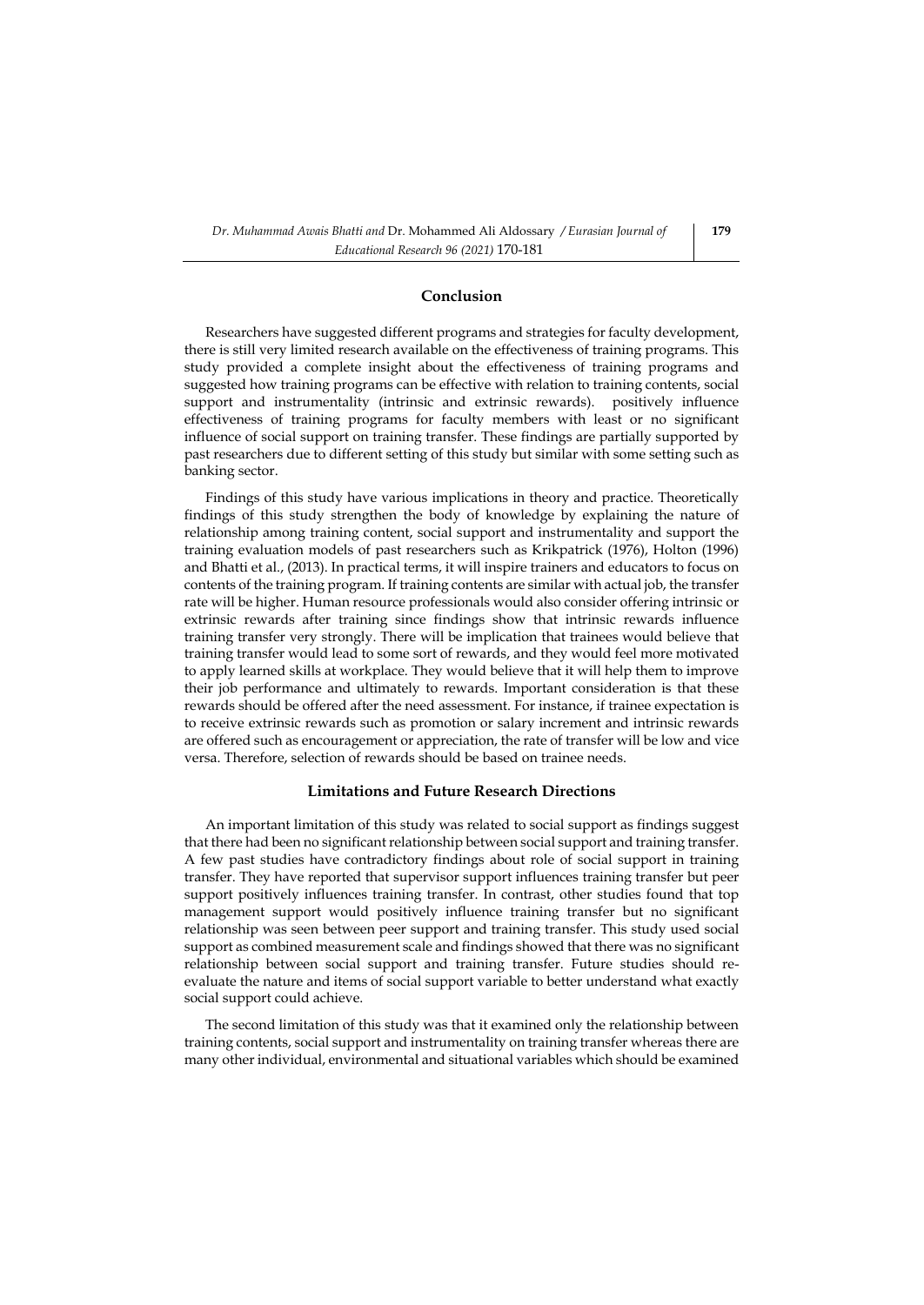in future to better understand the nature of different variables and their effects on training transfer in the higher educational institutional. Such studies may set specifically in the context of faculty development training programs. Faculty members in this study belonged to diverse cultures and the cultural factor was ignored. Future studies should explore cultural differences and the role of these variables in the process of training transfer. This study also focused on one element of training evaluation model, that is, "training transfer". Future studies should explore the effects of different factors such as individual factors, situational factors, environmental factors on other elements of training evaluation models like trainee reaction, learning and ROI. Further investigation of these factors would be helpful to better understand the overall view of training evaluation models.

# **Acknowledgement**

This work was supported by the Deanship of Scientific Research, King Faisal University, Saudi Arabia, through the Research Grant Program Nasher, under Grant 216100.

# **Reference**

- Awais M. and Sharan K (2010) "The role of individual and training design factors on training transfer" Journal of European Industrial Training, 34 (7) 656-72
- Bhatti M.A, Battour M.M., Sundram V.P.K and Othman (2013) "Transfer of training: does it truly happen? An examination of support, instrumentality, retention, and learner readiness on the transfer motivation and transfer of training" European Journal of Training and Development, 37 (3) 273-297
- Baldwin, T.T. and Ford, J. (1988) "Transfer of training: a review and directions for future research" Personal Psychology, 41 (1). 63-105
- Cordie L.A., Tabitha B., Lin X., Wooten M.C (2020) "Co-Teaching in Higher Education: Mentoring as faculty development" International journal of teaching and learning in higher education, 32 (1), 149-158
- [Gil, A.J.,](https://www.emerald.com/insight/search?q=Alfonso%20J.%20Gil) [Mataveli, M.](https://www.emerald.com/insight/search?q=Mara%20Mataveli) and [Garcia-Alcaraz, J.L.](https://www.emerald.com/insight/search?q=Jorge%20L.%20Garcia-Alcaraz) (2021), "Towards an analysis of the transfer of training: empirical evidence from schools in Spain", *[European Journal of Training](https://www.emerald.com/insight/publication/issn/2046-9012)  [and Development](https://www.emerald.com/insight/publication/issn/2046-9012)*, Vol. ahead-of-print No. ahead-ofprint. <https://doi.org/10.1108/EJTD-01-2021-0008>
- Hervas G. (2021) "Lesson study as a faculty development initiative in higher education: A systematic review" AERA open, 7 (1). 1-19
- Holton, E.F., Bates, R. and Kauffeld, S. (2007), "Examining the factor structure and predictive ability of the German-version of the learning transfer system inventory" Journal of European Industrial Training, 31 (3), 195-211
- Holton, E.F. III, Bates, R.A., and Tuona, W.E. (2000) " Development of generalized learning transfer system inventory" Human resource development quarterly, 11 (4) 333- 360
- Jingrong Xie and Mary F. Rice (2021) "Professional and social investment in universal design for learning in higher education: insights from a faculty development program" Journal of further and higher education, 45 (7). 886-900